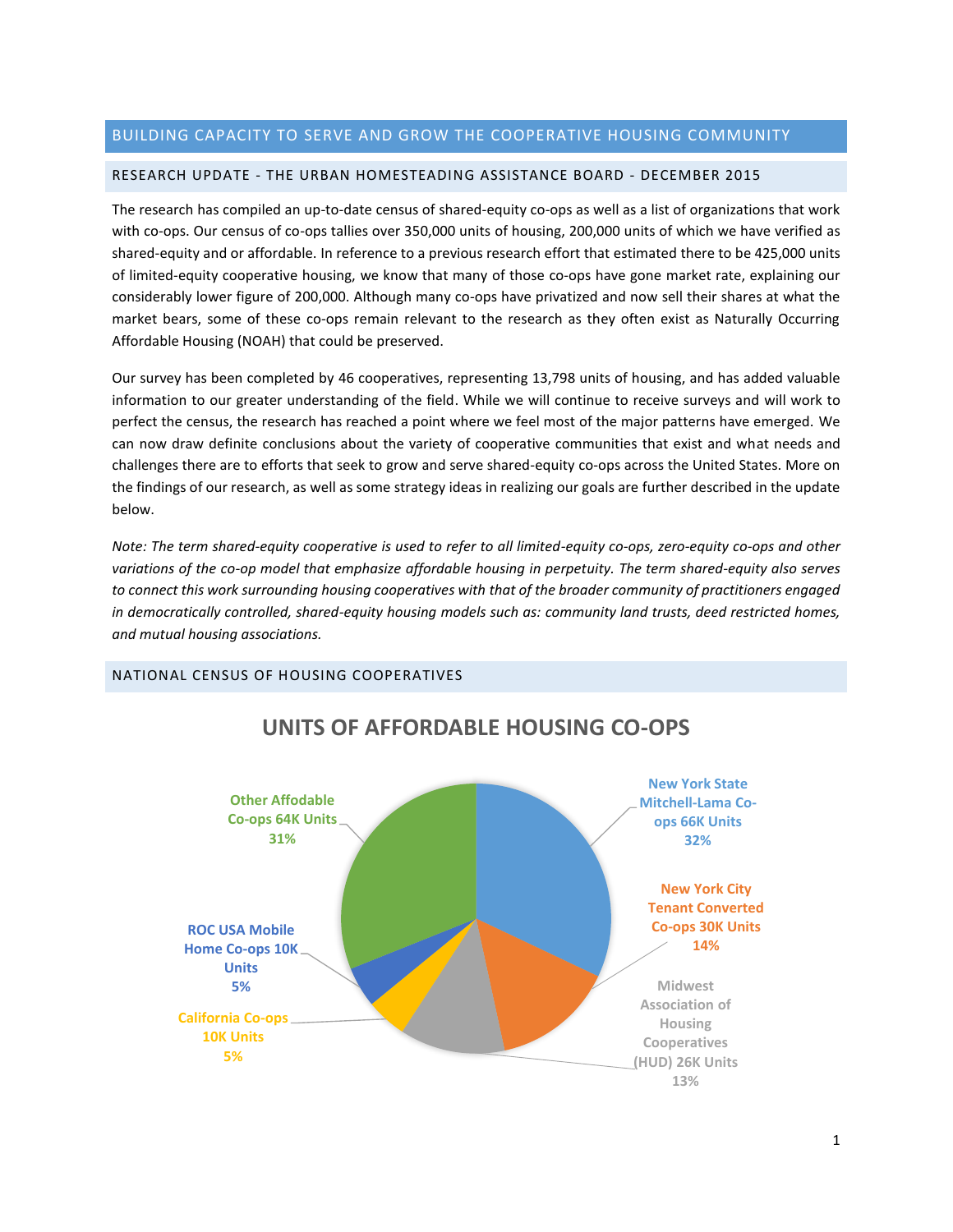#### NEW YORK STATE MITCHELL-LAMA CO-OPS AND NEW YORK CITY TENANT-CONVERTED CO-OPS

The largest community of co-ops that remain within our purview of shared-equity is that of the New York State Mitchell-Lama Program, mostly extant in New York City: 89 co-ops with 66,127 units. While information regarding these co-ops is readily available, and the co-ops are quite well organized, their ongoing affordability is threatened by the expiration dates for government oversight and equity restrictions. Intense market conditions tempt certain individuals and co-op boards, as well as outside speculators, to profit enormously from the privatization process. Hurt by Mitchell-Lama developments leaving the program are those shareholders who wish to stay and will face increased maintenance charges. 90% of Mitchell-Lama co-ops produced remain in the program despite these mounting challenges, and various resident groups exist that are actively fighting to remain affordable.

30,000 units of New York City tenant-converted cooperatives, locally known as Housing Development Fund Corporations (HDFC), are also threatened by booming real estate markets and those looking to sell apartments at market rates. Different from Mitchell-Lama, these co-ops exist under a complex web of city and third party monitoring, and a variety of affordability regulations. Additional challenges HDFCs face stem from their unique legacy of having been converted from distressed, city-owned property. Nevertheless, 80% of these co-ops are fiscally solvent, and the HDFC community exists as affordable housing for low and very low income people in some of the most expensive neighborhoods in the country.

# CO-OP COMMUNITIES AROUND THE COUNTY

- Washington, DC. has 3,000 units, mostly tenant converted co-ops. Through DC's Tenant Opportunity to Purchase Act (TOPA), tenants of multifamily buildings are offered the right of first refusal when buildings go up for sale, presenting a critical opportunity for residents interested in taking collective ownership of their building. TOPA, together with a municipal loan fund, has facilitated the transfer of over 100 buildings into resident ownership as limited-equity cooperatives.
- 10,000 units exist in California, mostly a mix of tenant converted, HUD and senior co-ops.
- Significant additions to the census stem from the production of state housing finance authorities and other local efforts. In particular there are 6,000 units in Connecticut, and over 7,000 units in Massachusetts.
- Resident Owned Communities (ROC) USA mobile home, and manufactured housing cooperatives represents 10,000 units all converted from mobile home parks that were previously owned by outside third parties. ROC USA represents the fastest growing co-op community of recent decades.
- In addition to converted co-ops and conventional HUD co-ops, Minnesota has the largest concentration of senior co-ops. Practitioners in the state are some of the few in the country who continue to utilize HUD financing for new co-ops. Most employ minimum age restrictions and many are market rate but affordable to those in retirement.

#### HUD CO-OPS - NOAHS

The largest community of shared-equity co-ops should be that of the federally subsidized co-ops produced with the support of the Department of Housing and Urban Development (HUD). Previous research estimated that HUD programs produced about 148,000 units of co-op housing across the United States, however we know that limitedequity provisions for many of these co-ops have since expired. Current data that is comprehensive on a national scale regarding HUD co-ops has been unattainable due to fragmented HUD record keeping and databases that do not distinguish HUD projects between rental and cooperative disposition.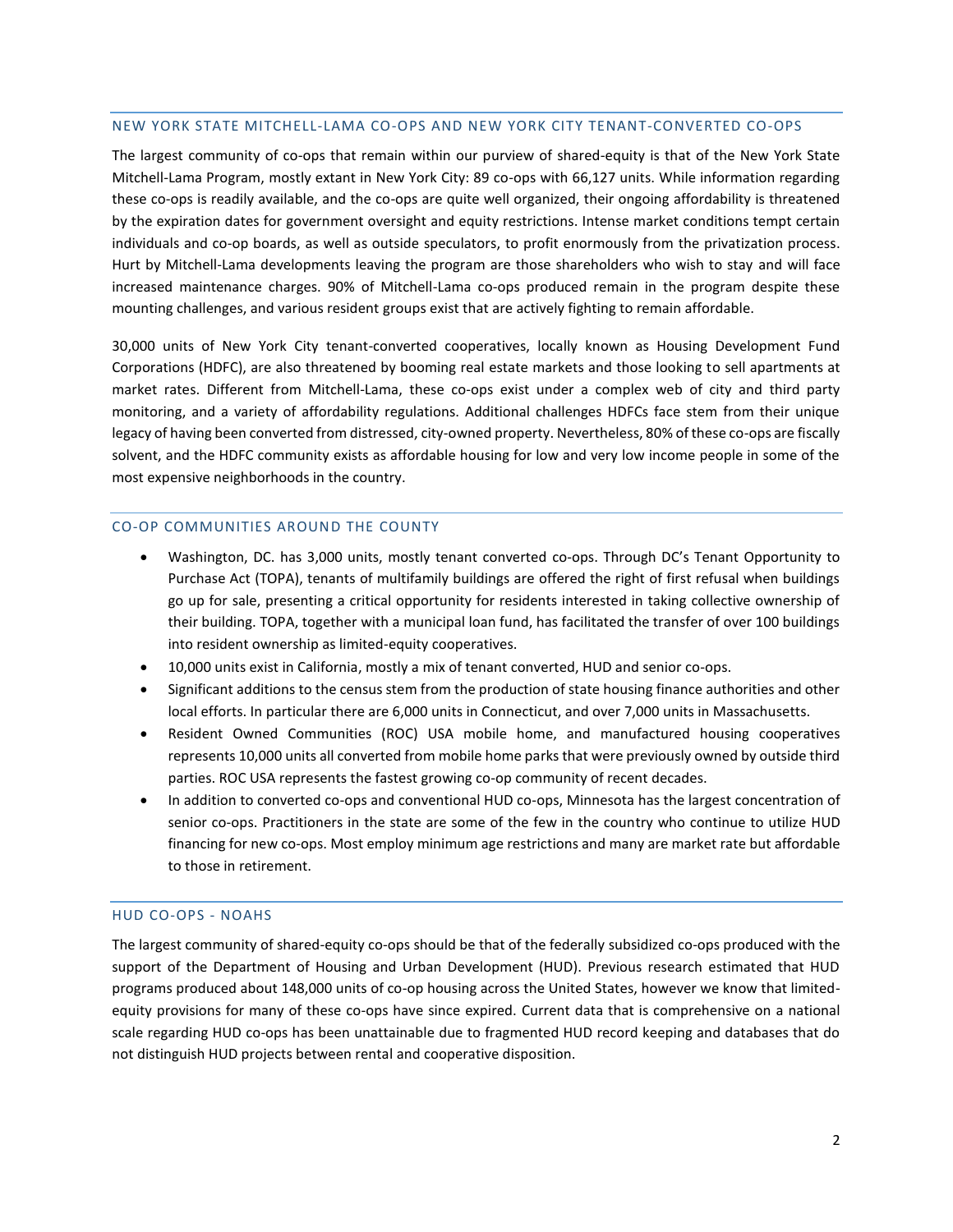Although a comprehensive, national dataset of HUD sponsored co-ops may not exist, piecemeal datasets regarding co-ops that were mostly produced by HUD have been collected. In particular we know that the Midwest Association of Housing Cooperatives primarily represents the legacy of HUD co-ops for that region. Through surveying and conversation directly with the MAHC, we know that many of these co-ops are no longer limited-equity, however nearly all of them remain affordable due to local market conditions. We are calling these co-ops that no longer have equity restrictions but remain affordable to people of modest means Naturally Occurring Affordable Housing (NOAH).

A specific example of a NOAH from our survey would include that of a 1970s era HUD co-op in Michigan that we will not name for confidentiality purposes. Currently this co-op has no resale restrictions; the resale policy is the shareholder may sell on the open market, however maintenance fees range from \$492/mo. for a 1 bedroom to \$618/mo. for a 3 bedroom. Other examples of this NOAH arrangement are seen across the Midwest as well as other parts of the country discovered from our survey results. In many cases not only are the monthly charges remaining very low, so are share prices, with examples of units selling for as low as \$3,000 without regulation.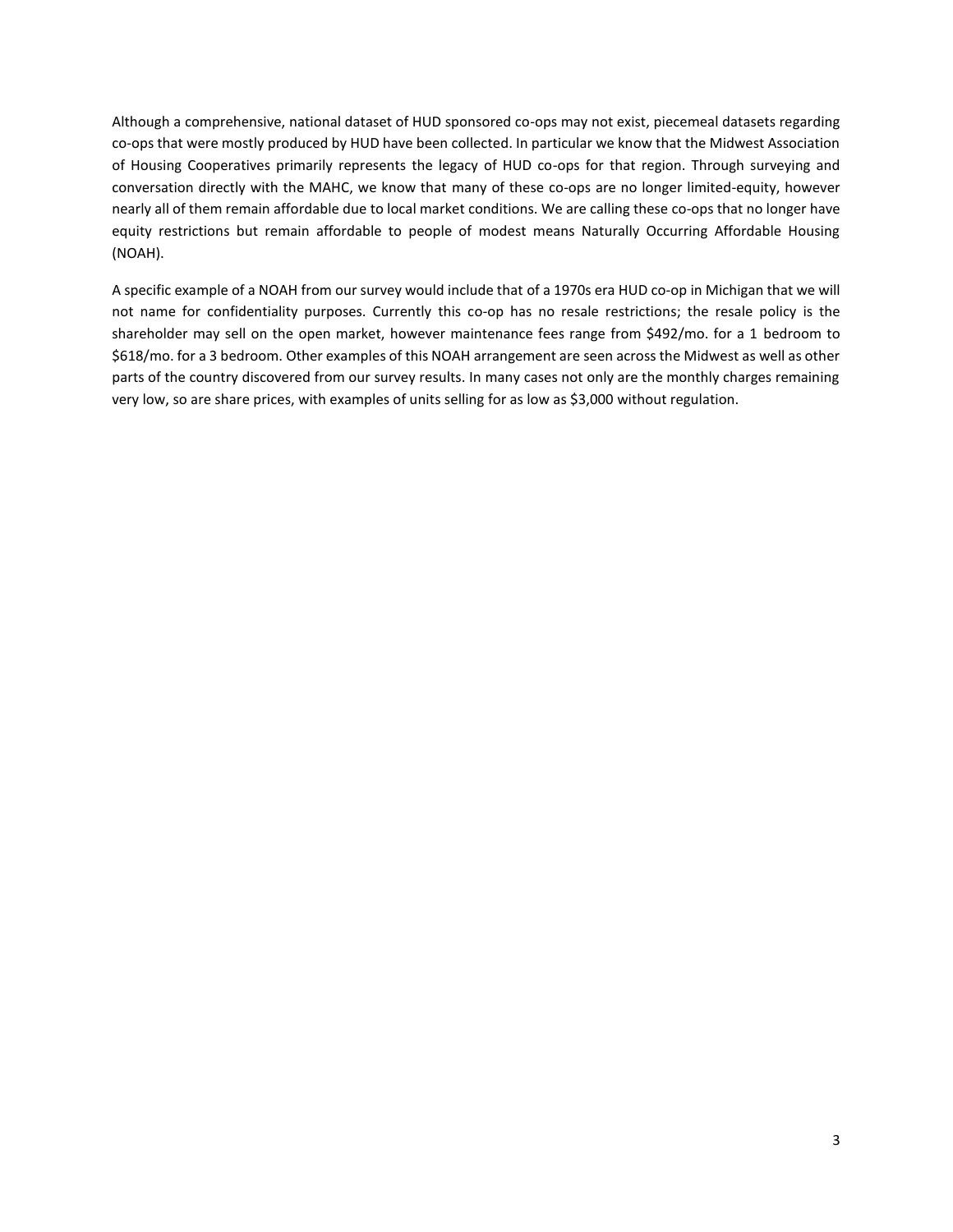## NATIONAL CENSUS OF CO-OP ORGANIZATIONS

Outreach for the research contacted over 150 practitioners and a list of 50 active organizations that support and develop housing cooperatives has been created. As of December  $8<sup>th</sup>$ , 2015, 22 organizations have completed the survey to uncover more information regarding the needs, challenges and capacities of co-op practitioners. Of particular note is the mismatch between services currently provided by organizations and services that organizations would like to provide.



Sevices provided by organizations surveyed (22 respondants)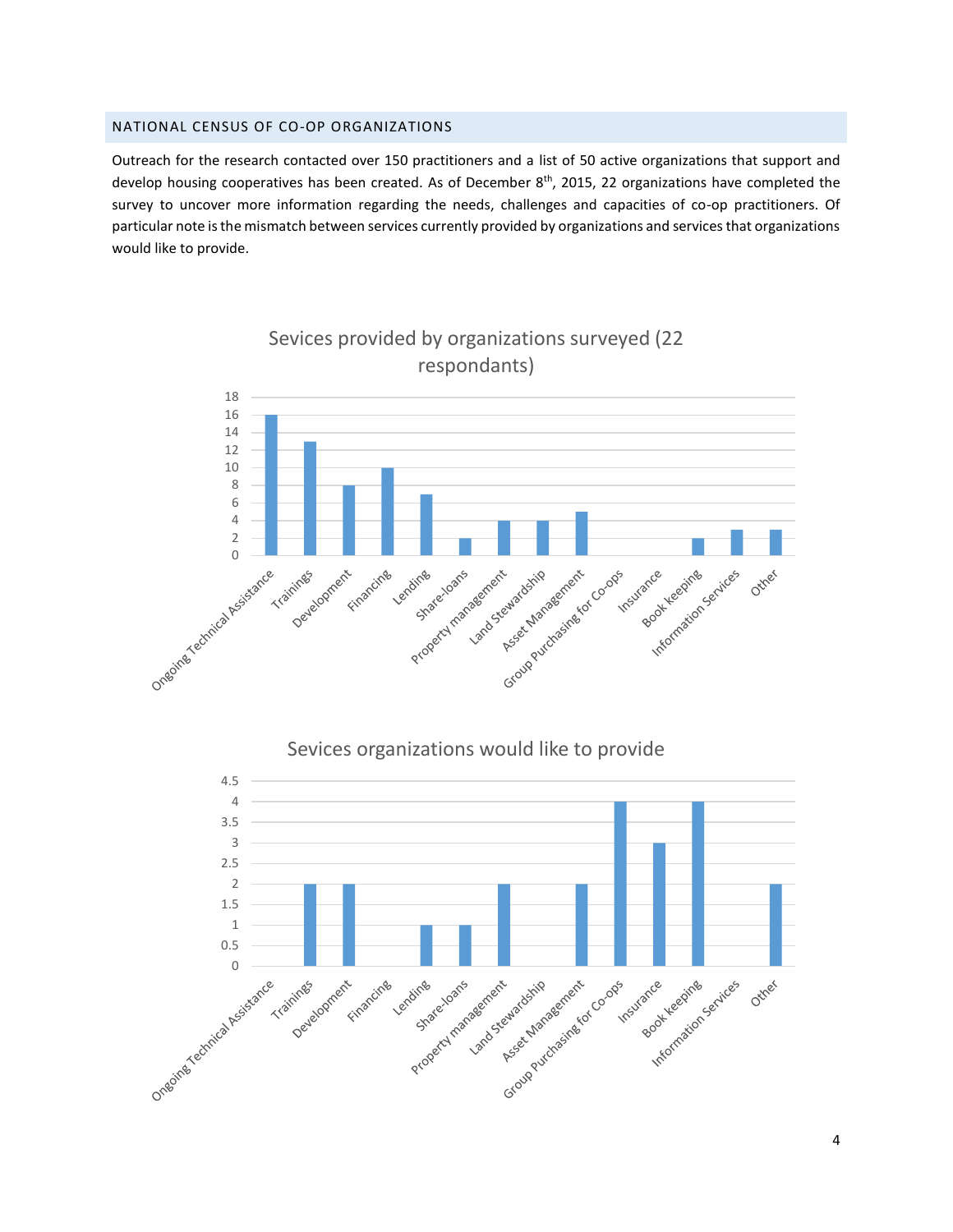# WHAT CO-OPS NEED AND STRATEGIES TO SERVE THOSE NEEDS

While the research is ongoing and will continue as we refine our census of co-ops and continue to receive surveys, we have reached some definite conclusions about what is needed for affordable co-op communities and what can be done to serve their needs.

# AFFORDABILITY IN PERPETUITY

HUD co-ops and New York State Mitchell-Lama co-ops have shown us that equity restrictions which are tied to loan documents do not succeed in securing the cooperatives as affordable in perpetuity. Strong limited-equity and other affordability provisions need to be built into the underlying documents of co-op corporations.

Throughout the 1950s-80s, the federal government succeeded in incentivizing the development of hundreds of thousands of units of affordable cooperative housing. State and local governments also contributed public money to develop and support affordable housing cooperatives in their areas. The permanent affordability of a large portion of those cooperatives is in jeopardy due to expiring equity restrictions on co-op shares. There is an urgent need to more permanently preserve all limited-equity housing cooperatives currently within government oversight.

Additionally, there is a massive opportunity to bring thousands of units of naturally occurring affordable housing (NOAH) back into the realm of permanent affordability. NOAH cooperatives have outlived their regulations but exist as market-rate housing that is very affordable to low and moderate income people. A policy strategy is needed that changes the corporate documents of cooperatives, that are both within and outside government purview, to include the provisions for limited-equity; thus securing affordability in perpetuity.

## PROVISION OF SERVICES

Another serious need for the sustainability of co-ops is the ongoing provision of services. Secure financing that is affordable for the cooperative and its shareholders is a major issue that is subsequently related to a variety of longterm challenges i.e. renovation, rising operating costs, taxes increases, necessary capital improvements, etc. Costsaving services to be more widely implemented include: bulk purchasing for energy, online book keeping, group insurance, affordable marketing and sales programs, and more efficient property management.

#### SHARE LOAN FINANCING

There is a serious need for the increased availability of financing for individual co-op shareholders, AKA share loans. 67% percent of co-op survey respondents are not able to get share loans for incoming members.

There are a limited number of organizations that offer share loan financing, and over two thirds of co-ops surveyed by the research reported that members are unable to receive share loans. There is a serious need for organizations to collaborate in becoming certified lenders and in securing funds for start-up share loan programs. National Cooperative Bank, Urban Homesteading Assistance Board and City First Homes, among others, are ready to expand share-loan financing across a wider base.

# TRAINING – CO-OP EDUCATION

The perpetual development of human capital is equally important to a successful housing co-op as is the real estate development process. The cultivation of this critical human capital necessitates cooperative education that is passed down from generation to generation of co-op shareholders.